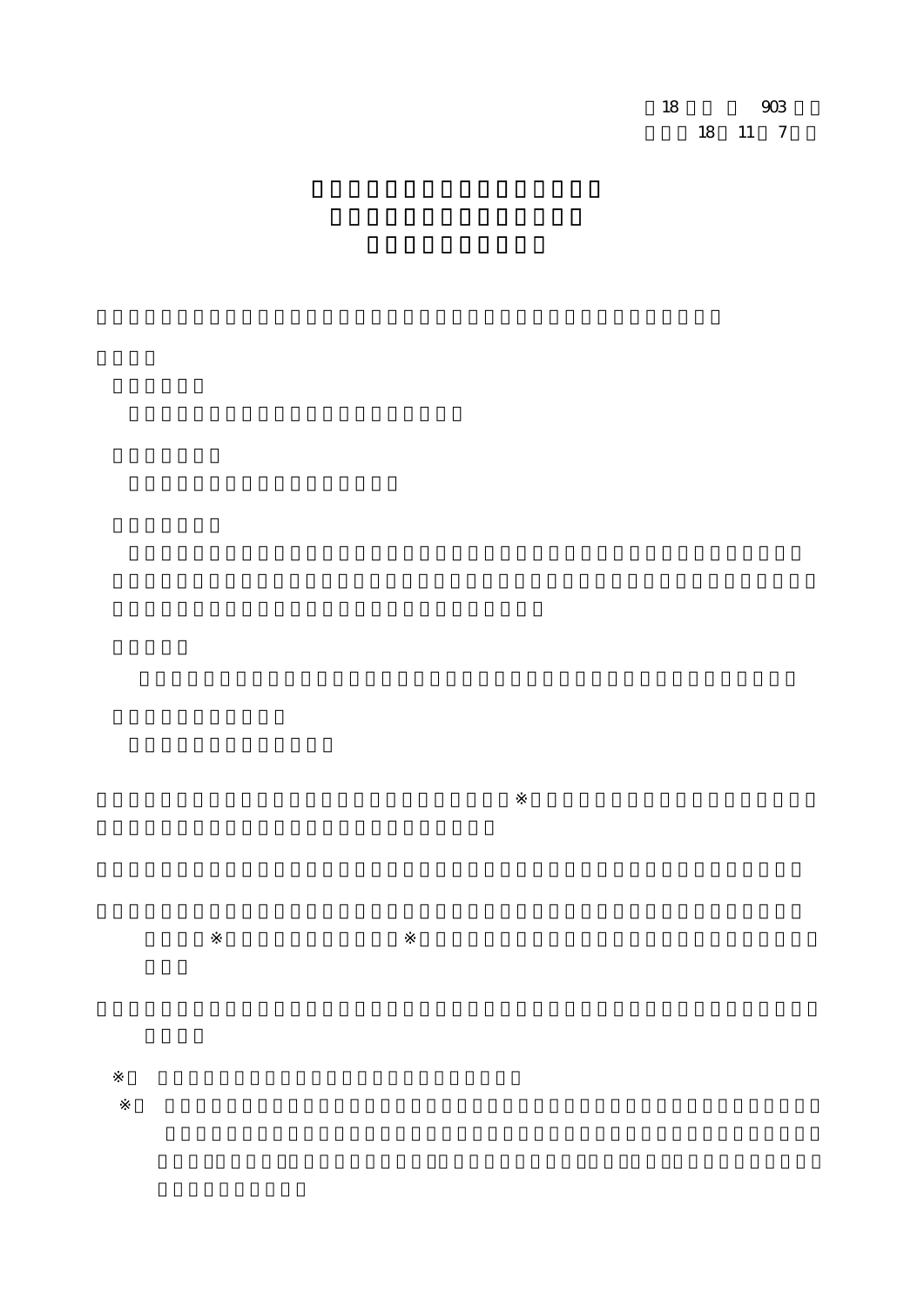14

**ELISA** 

**ELISA**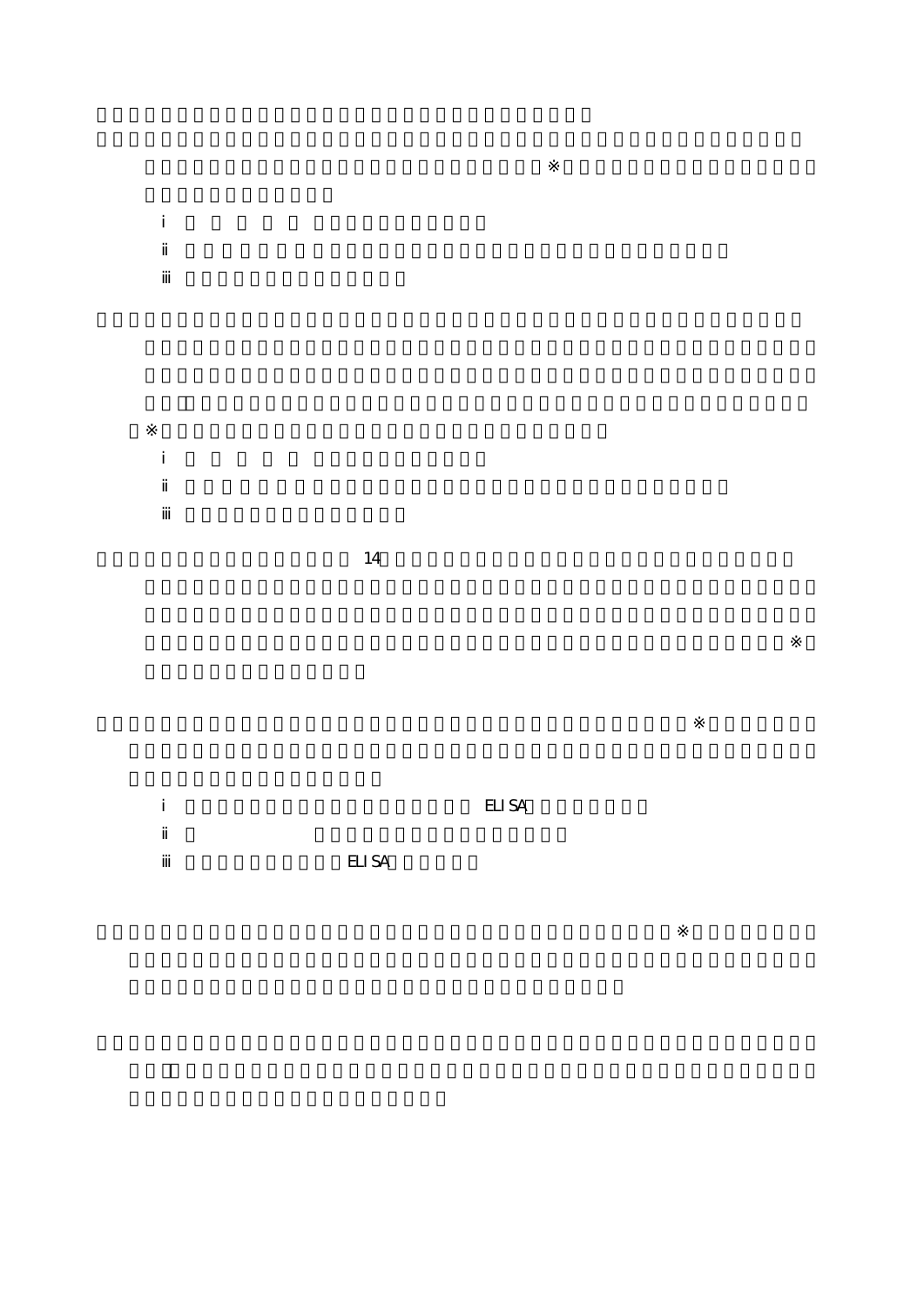km

10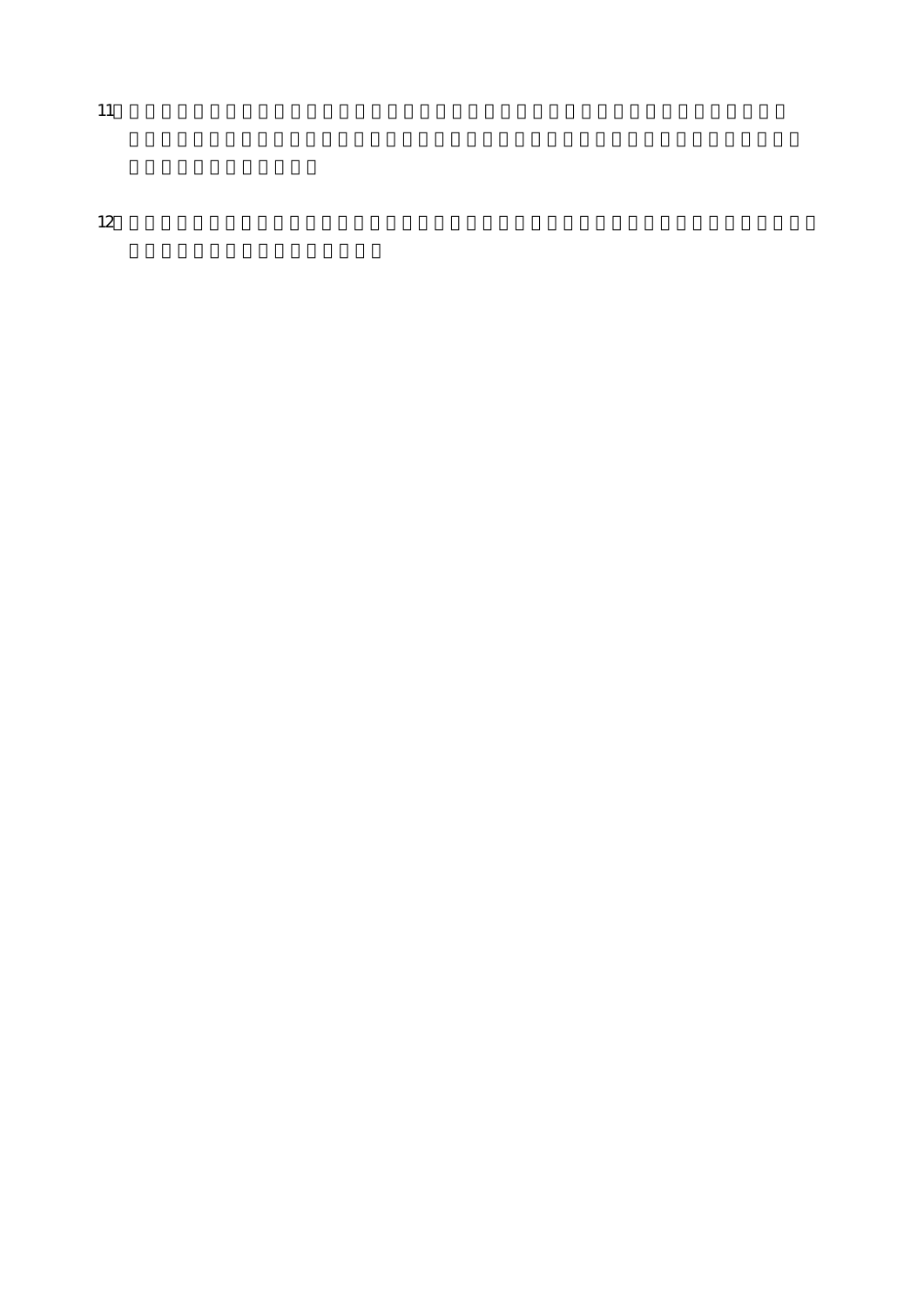(別紙1)

(リスト国)

カナダ、フランス、ドイツ、香港(※)、アイルランド、イタリア、カタール、シンガ ポール、アラブ首長国連邦、英国、韓国、米国

(※)中国従化市の Equine Disease Free Zone(従化トレーニングセンター)への一時的 な在厩可能。

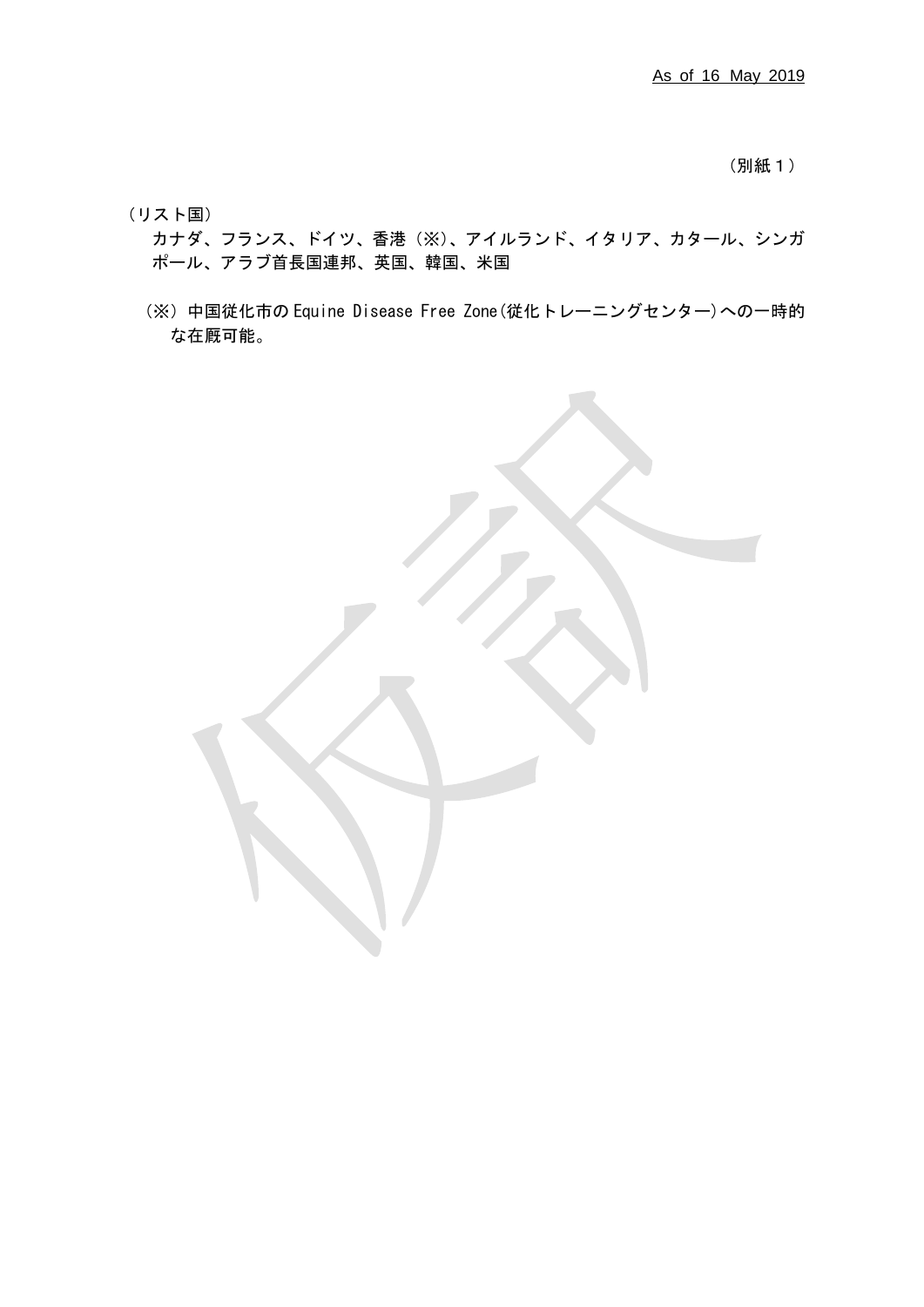As of 17 November 2017

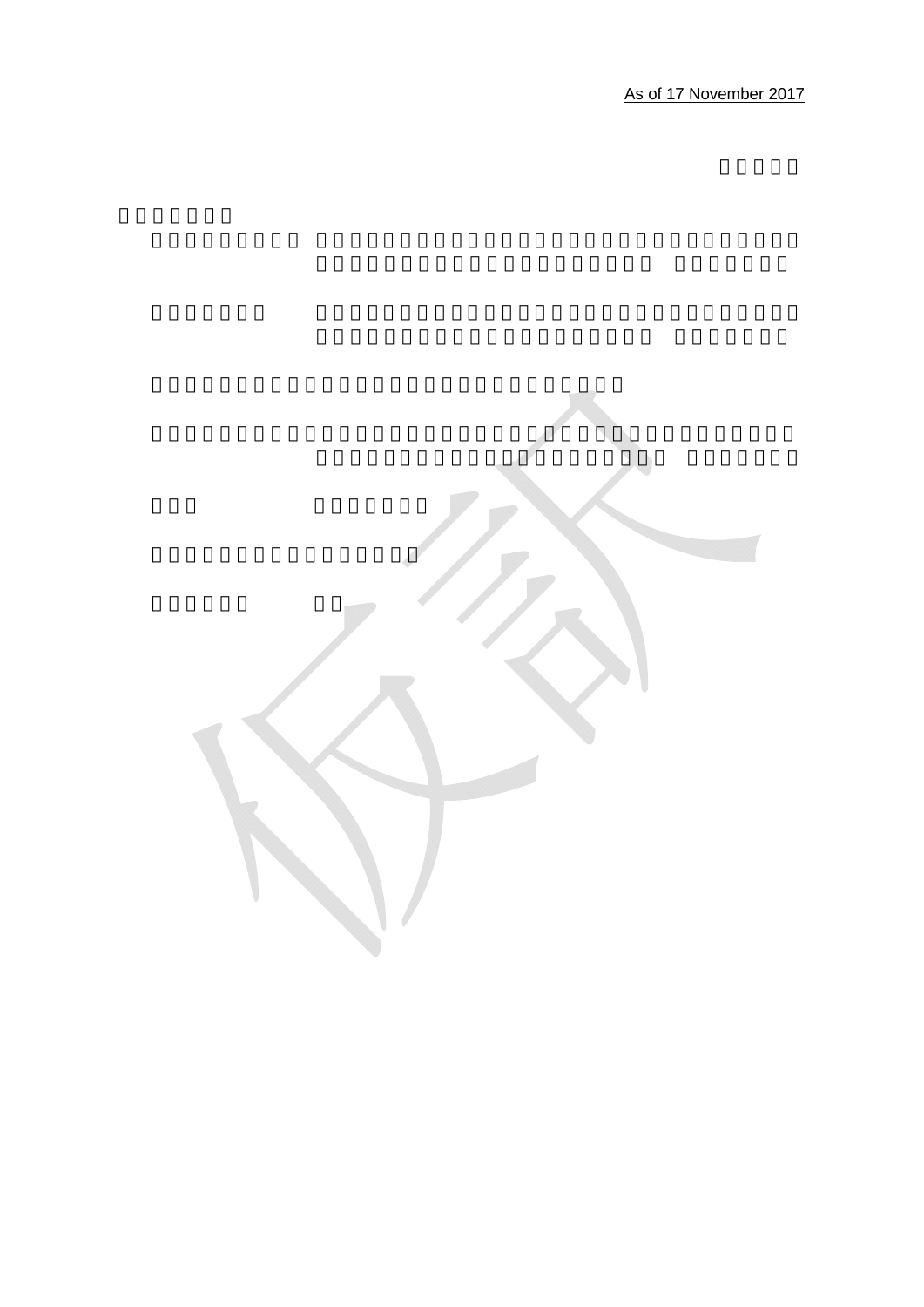## **ANIMAL HEALTH REQUIREMENTS FOR INTERNATIONAL RACEHORSES TO BE EXPORTED TO JAPAN FROM LISTED COUNTRIES for the United Arab Emirates**

The animal health requirements shall be applied for international racehorses that are exported to Japan as follows:

## (definitions)

"Listed Country" means the country where international racehorses stay listed in annex 1.

"Test Country" means the country where test for the disease listed in annex 2 must be conducted.

"Exported racehorse" means a racehorse (including training partner) exported to Japan from Listed Countries only for the purpose of participating in international horserace, not staying in Japan more than 60 days (duration from the day of release from the import animal quarantine to the previous day of the export quarantine.), and leaving Japan immediately after racing.

"Returning racehorse" means racehorse in purpose of participating in an international horserace in Listed Countries, and returning to Japan within 60 days.

"International racehorse" means exported racehorse and returning racehorse.

- 1. During 60 days(\*1) immediately prior to shipment to Japan, international racehorse meets following requirements:
	- (1) The horse has been resident only in the Listed Countries.
	- (2) The horse has been in any Listed Countries in which has been free from African horse sickness and Venezuelan equine encephalomyelitis for at least 2 years.
	- (3) The horse has been stabled at the premises under veterinary supervision in which there has been free from the listed diseases(\*2) for at least 60 days immediately prior to shipment to Japan, and the horse has not shown clinical sign of the listed diseases(\*2).
	- (4) The horse has not been resident in horse breeding premises, and has not been used for natural mate and artificial insemination.
	- \*1 Regarding returning racehorse, duration from the day of export from Japan to the day of import to Japan.
	- \*2 Anthrax, Epizootic lymphangitis, Equine infectious anemia, Equine influenza, Equine encephalitis (Eastern and Western equine encephalomyelitis, Japanese encephalitis), Equine morbillivirus pneumonia (Hendra virus infection), Equine paratyphoid, Equine piroplasmosis, Equine rhinopneumonitis, Equine trypanosomiasis, Equine viral arteritis, Glanders, Horse pox, Nipah virus infection, Rabies and Vesicular stomatitis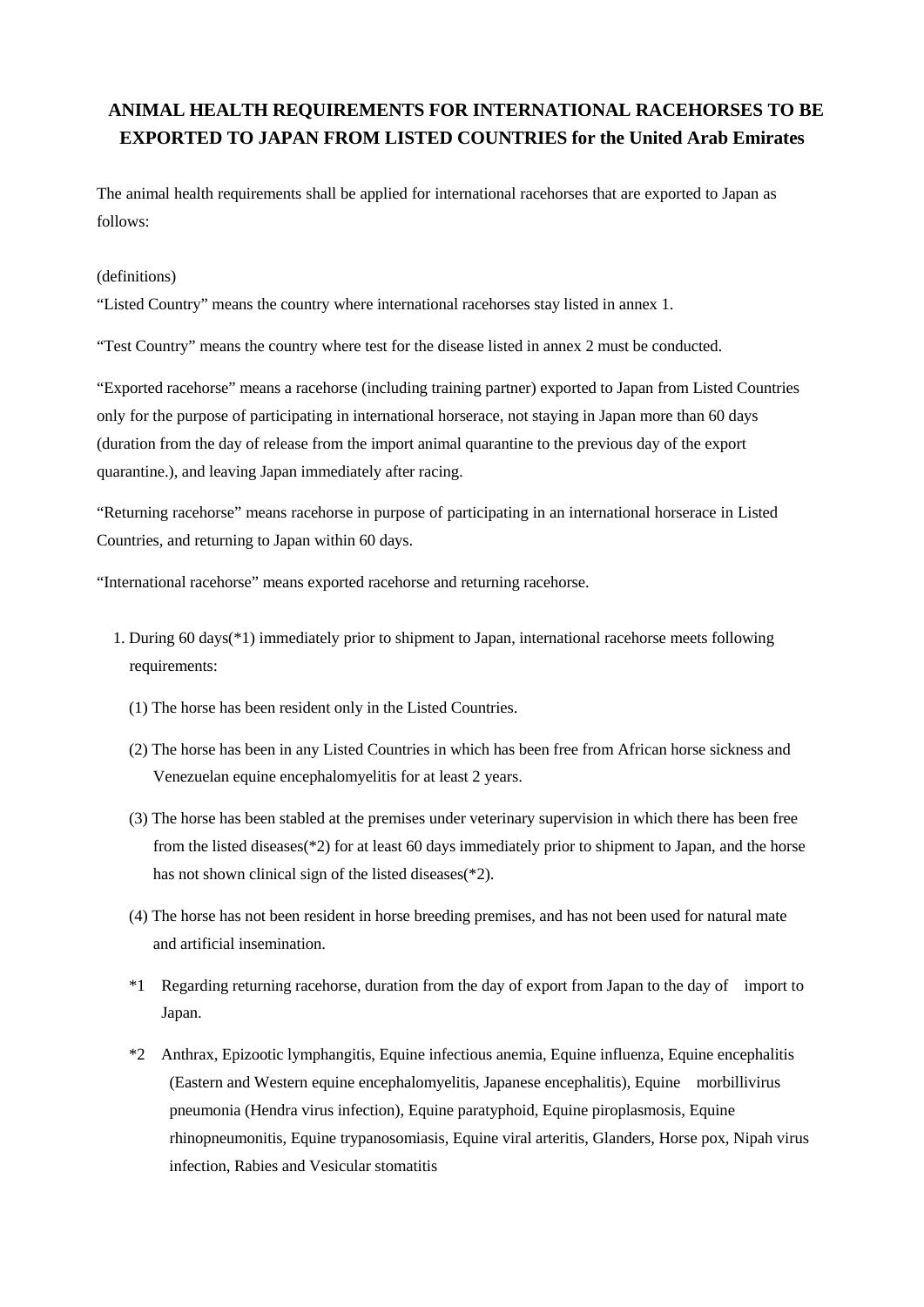- 2. The international racehorse should meet one of the following requirements.
	- (1) The horse must be tested in the Listed Countries for the following diseases with negative results within 30 days immediately prior to shipment to Japan. In case that the horse has not been staying in Test Countries during 60 days (\*1) prior to export to Japan, the test(s) could be omitted.
		- i Equine infectious anemia Agar-gel immunodiffusion test
		- ii Equine piroplasmosis Microscopic examination for blood smear and either Complement fixation test or Indirect fluorescent antibody test
		- iii Equine viral arteritis Serum neutralization test
	- (2) The horse must be tested in the Listed Country for the following diseases with negative results within 60 days immediately prior to shipment to Japan. After that the horse has not come into contact with other horses not of the same health status (having the same tests, with negative results, within 60 days immediately prior to export to Japan), other than at the time of training and racing. In case that the horse has not been staying in Test Countries during 60 days (\*1) prior to export to Japan, the test(s) could be omitted.
		- i Equine infectious anemia Agar-gel immunodiffusion test
		- ii Equine piroplasmosis Microscopic examination for blood smear and either Complement fixation test or Indirect fluorescent antibody test
		- iii Equine viral arteritis Serum neutralization test
	- (3) In case of the returning racehorse, staying in the Listed Countries for 14 days or less and has not come into contact with other horses except for the same health status, besides training and racing under official supervision, being stabled in the approved insect vector protected facilities, and treated with an insect repellent on each occasion prior to leaving the facilities, the tests can be replaced by the certification that the returning racehorse has no signs of listed diseases(\*2), as the result of regular clinical inspections conducted by the government veterinary officer.
- 3. In case the international racehorse has been in Test Countries for following diseases during 60 days(\*1) prior to export to Japan, the horse must be tested for the following diseases with negative results within 30 days immediately prior to shipment to Japan or other Listed Countries except for Test Countries for following diseases.
	- i Equine trypanosomiasis : Microscopic examination for blood smear and either ELISA or Complement fixation test
	- ii Glanders : Mallein test or Complement fixation test
	- iii Nipah virus infection : ELISA or Serum neutralization test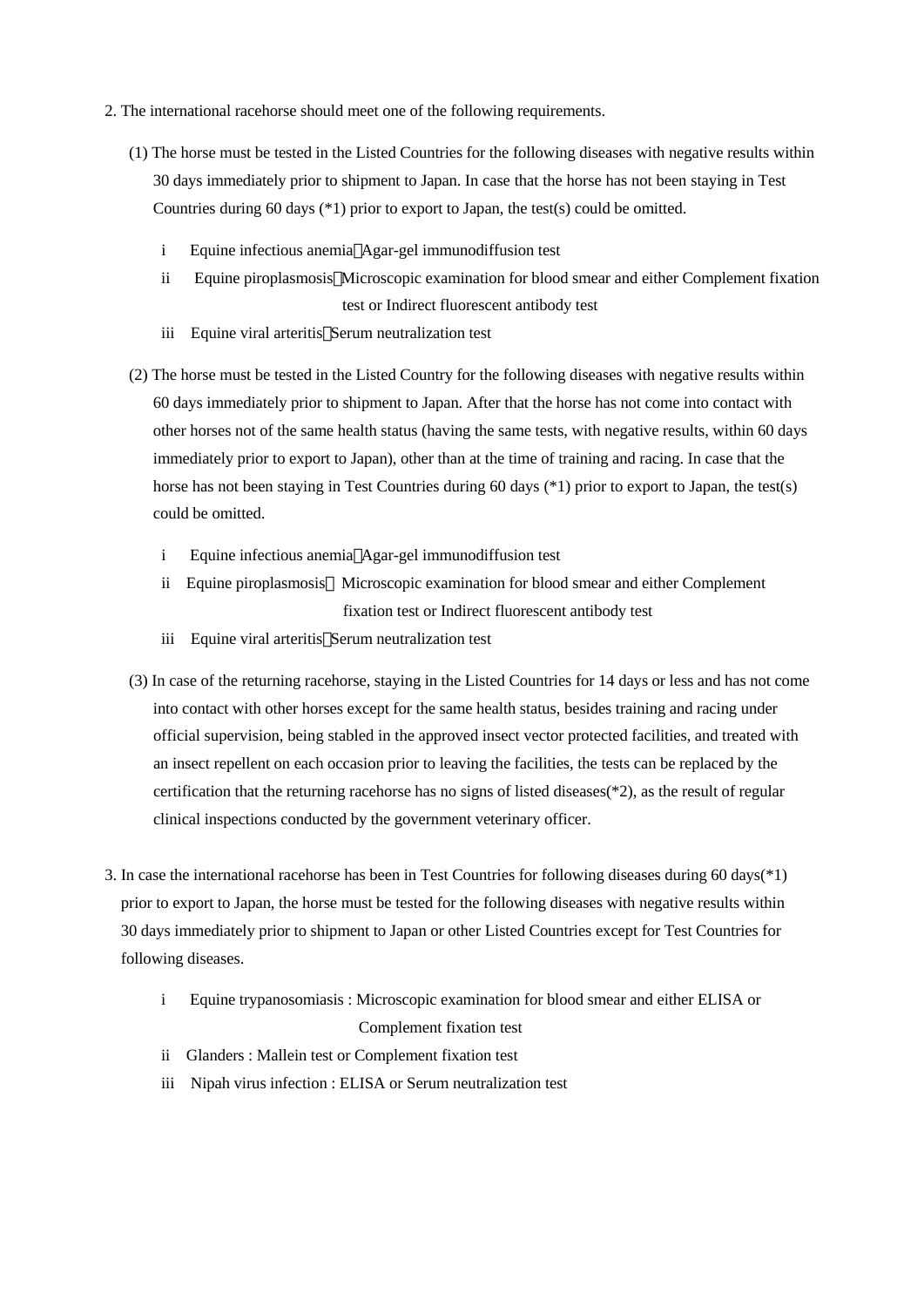- 4. In case the international racehorse has been in Test Countries for Vesicular stomatitis during 60 days(\*1) prior to export to Japan, the horse must be tested for Vesicular stomatitis by serum neutralization test with negative results within 14 days immediately prior to shipment to Japan or other Listed Countries other than Test Countries for Vesicular stomatitis.
- 5. The international racehorse must be vaccinated against Equine influenza twice at an interval of 4 to 6 weeks (or once in the case of booster) within 6 months immediately prior to shipment to Japan. In case the live vaccine has been used, the horse should not be vaccinated within 2 weeks immediately prior to shipment to Japan.
- 6. The international racehorse has been in premises located in the center of 50 kilometers during 14 days immediately prior to shipment to Japan, in which no cases of West Nile Virus (WNV) infection was confirmed for 60 days immediately prior to shipment to Japan. OR the international racehorses vaccinated against WNV using a vaccine approved by the government of the Listed Country twice at an interval of 3 to 6 weeks (or once in case of booster) during 1 year before shipment to Japan.
- 7. During 60 days(\*1) immediately prior to shipment to Japan including transportations between Listed Countries, all containers, land vehicles and loading places of a ship or an aircraft which are used for transportation of the international racehorses are fully cleaned and disinfected previously with disinfectants approved by the government authorities of Listed Countries.
- 8. During 60 days(\*1) immediately prior to shipment to Japan including transportations between Listed Countries, the international racehorse must not be loaded together with any animal (equine or cloven-hoofed animals) other than the racehorse participating in the international horserace.
- 9. During 60 days(\*1) immediately prior to shipment to Japan including transportations between Listed Countries, no additional feed and/or litter shall be provided at any anchorage sites during the transportation of the international racehorses.
- 10. The government authorities of the exporting country is responsible for providing certificate detailed below. In case the international racehorse has been in several Listed Countries during 60 days(\*1) prior to export to Japan, all certificates or certificated copies issued by each Listed Country must be attached to the exporting country's certificate.
	- (1) Items 1 and 6 to 9.
	- (2) Dates, methods and results of examination for each disease listed in item 2 to 4. When Mallein test is carried out, the method (palpebral /intradermal) or the site of intradermal inoculation is also required.
	- (3) Date of vaccination and kind of vaccine for Equine influenza.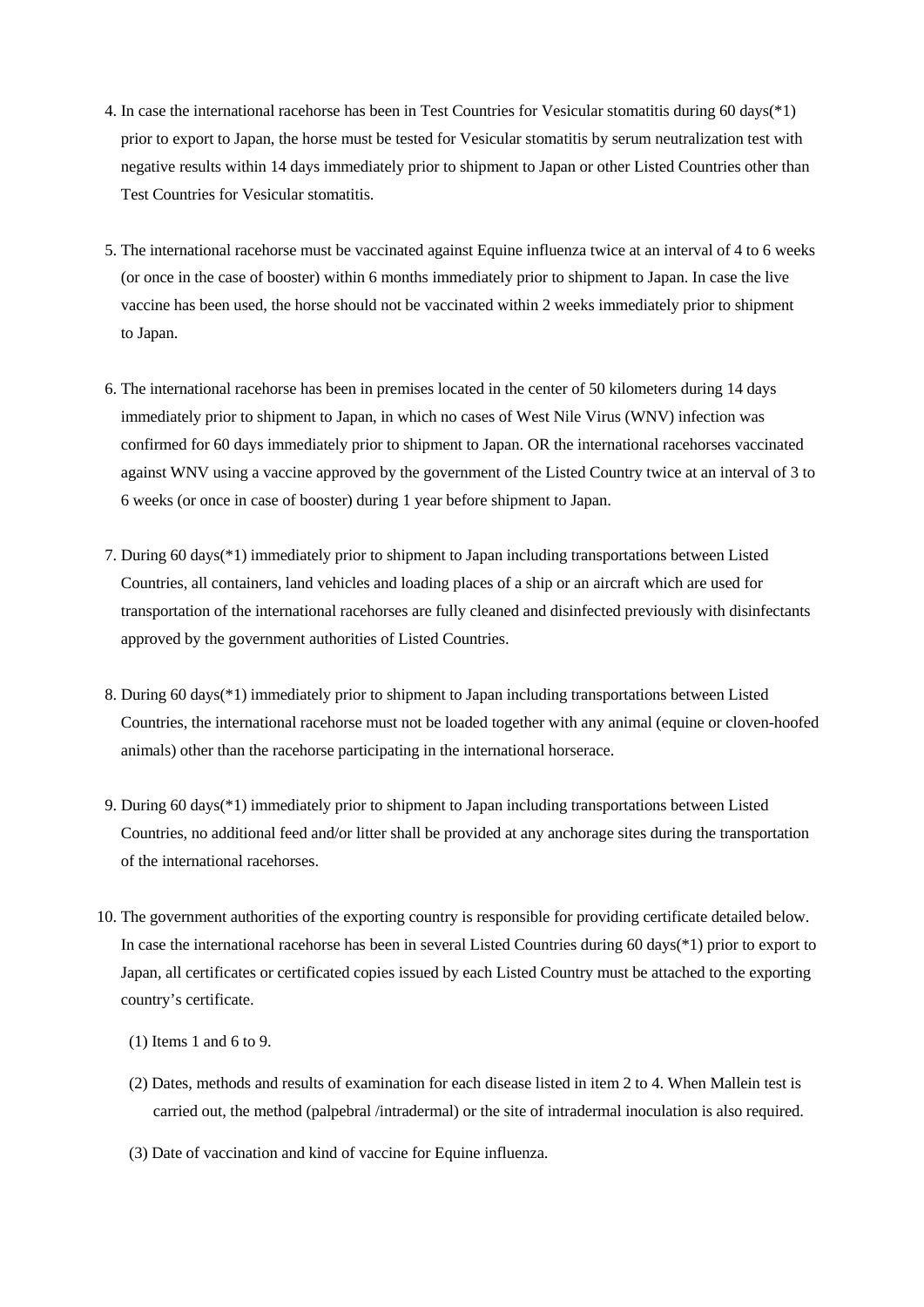- (4) Date of vaccination and kind of vaccine, in case, the international racehorse has been vaccinated against disease except for Equine influenza.
- (5) Name and address of the premises which the international racehorse is usually stabled.
- (6) Name of all countries, and duration of stay(dates of import and export) in which the international racehorse has been resident within 60 days(\*1) immediately prior to shipment to Japan.
- (7) Name and address of all premises in which the international racehorse has been resident within 60 days (\*1) immediately prior to shipment to Japan.
- (8) Microchip number, tattoo number, other descriptions for identification of the horse.
- 11. Irrespective of having the valid health certificate, in case any infectious disease is detected during the quarantine period in Japan, the said international racehorse can be returned or slaughtered by animal health authorities in Japan.
- 12. If the diseases (Equine piroplasmosis, Equine infectious anemia, Equine trypanosomiasis, Equine viral arteritis, Glanders, Nipah virus infection and Vesicular stomatitis) outbreak in the Listed Countries except for Test Countries, their government should notify to Animal Health Division, Ministry of Agriculture, Forestry and Fisheries of Japan.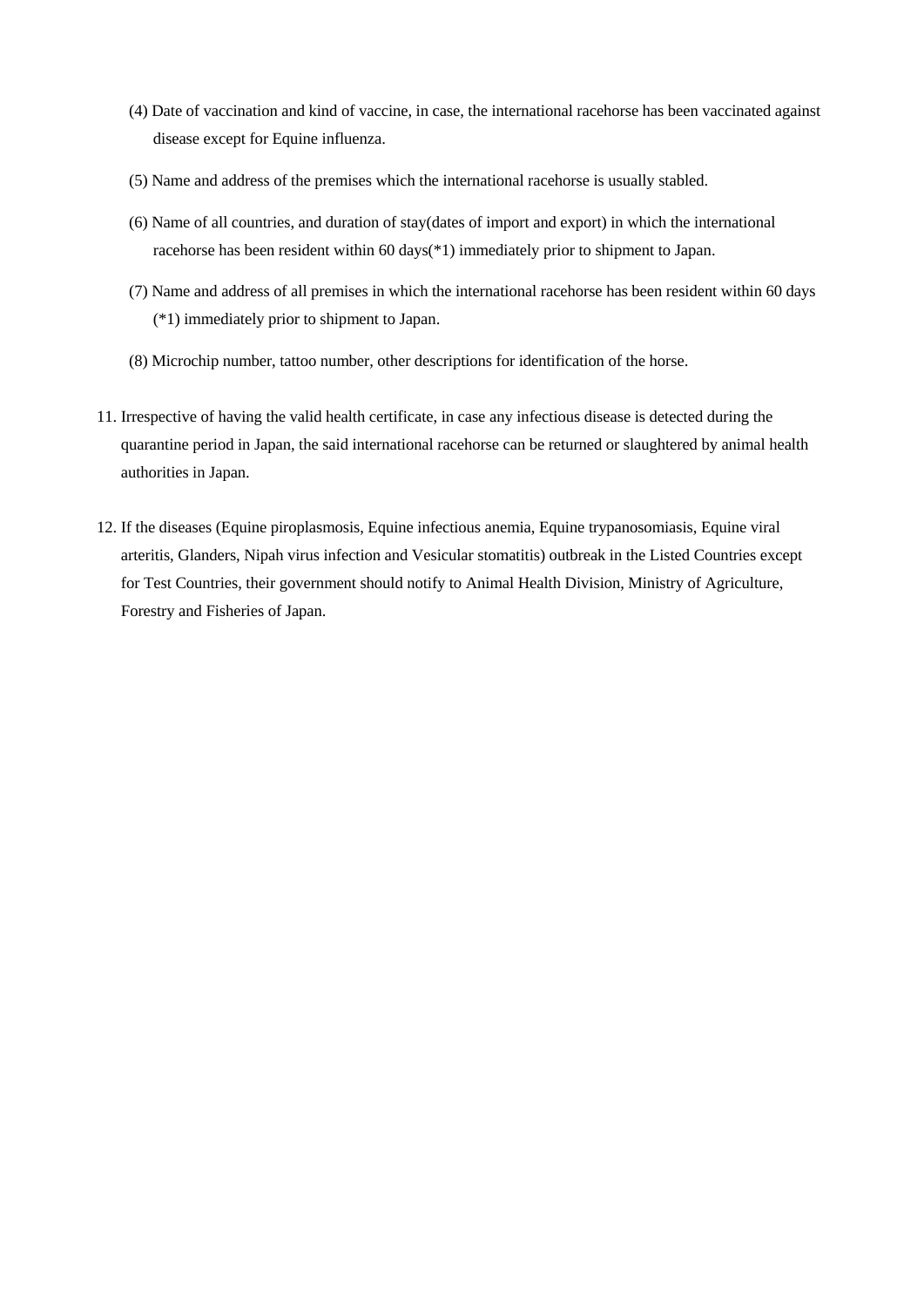(ANNEX 1)

"Listed Country"

Canada, France, Germany, Hong Kong(\*), Ireland, Italy, Qatar, Singapore, the United Arab Emirates, the United Kingdom, Republic of Korea, the United States of America

(\*) Temporally residency in the equine disease-free zone in Conghua City, China (Conghua Training Centre) is approved.